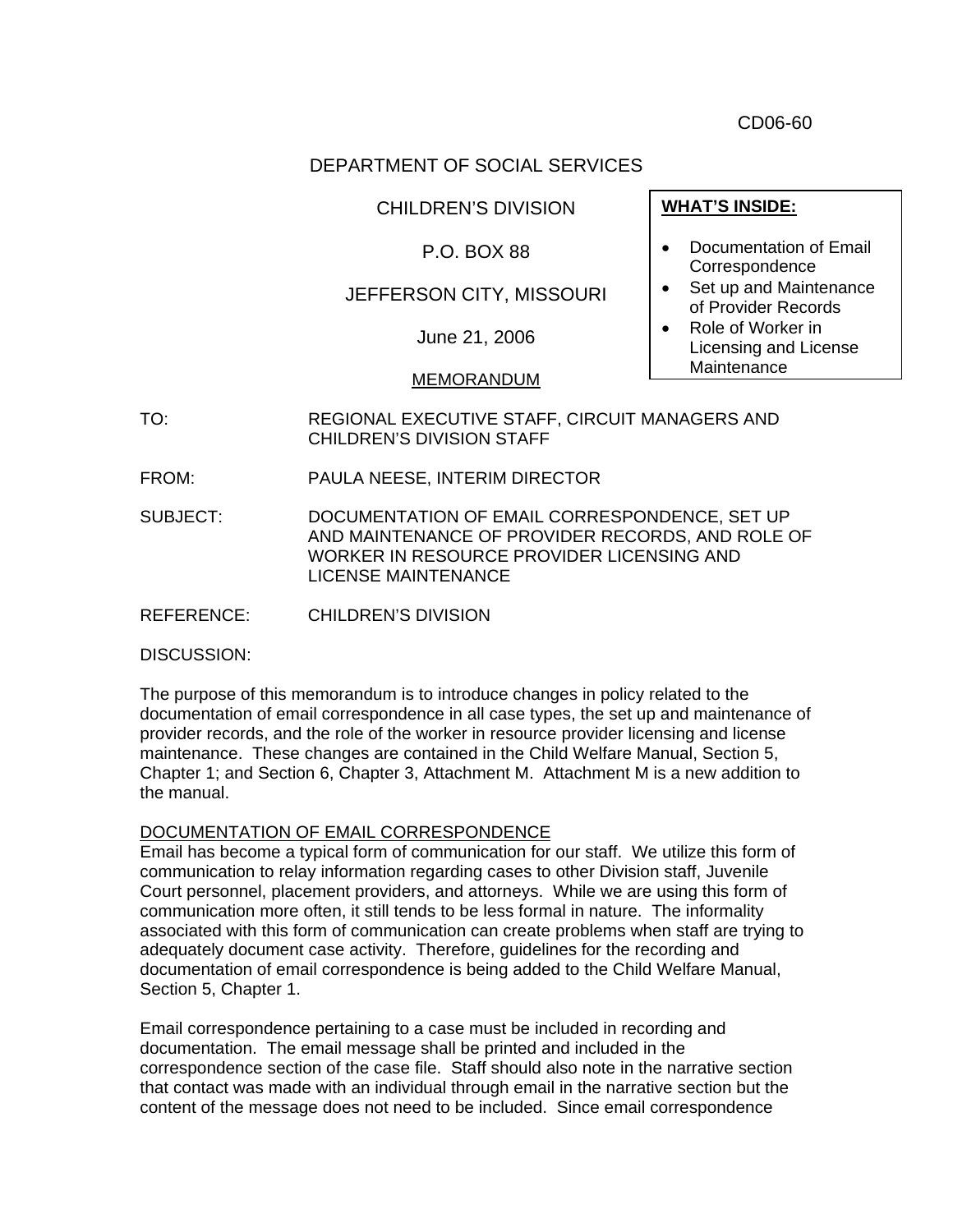shall be included in the case file, staff should give the same consideration to the content as they would for letters and other forms of correspondence. Only information pertaining to the case should be included in the message and discussion of topics unrelated to the case should not be contained within the message.

Staff are reminded that this form of correspondence is open to release when a request is made for a file. Since email may be released with the rest of the file, it is important that staff are careful to only include necessary and pertinent information.

Personal information and commentary regarding case members or others involved in the case is not appropriate for this type of correspondence and should be left out. It is also important for best practice that only one case be discussed in each email. This means when consulting with a supervisor, Juvenile Officer or attorney regarding multiple cases, multiple emails should be sent. If email is received from another party discussing numerous cases, a copy of the correspondence should be placed in each case file with the names and information regarding the other cases redacted from the copy. Notation should be made in the narrative as to why there is information redacted from the correspondence.

#### SET UP AND MAINTENANCE OF PROVIDER RECORDS

Guidelines have now been established for the set up and maintenance of provider records. These guidelines are contained in Section 5, Chapter 1, of the Child Welfare Manual. Case recording for resource provider records should be completed quarterly and signed by the Children's Services Worker responsible for licensing of the family. Documentation should include, at a minimum, the dates of quarterly home visits and who was seen at the visit, current number and type of placements, changes in household composition, licensing concerns, and progress on the Professional Family Development Plan. Quarterly home visits must be conducted by the licensing worker or another approved staff member and should not be conducted by the Children's Services Workers for the foster children in the household. Quarterly documentation should also address any identified safety issues. The case narrative and documentation should be reviewed and signed quarterly by the supervisor for the worker responsible for licensing the home.

#### ROLE OF THE WORKER

The role of the Children's Services Worker responsible for licensing resource providers is to coordinate the licensing and maintenance of all foster, relative and kinship care homes. This coordination includes recruitment, training, and support of foster, relative and kinship care providers. It also includes addressing any concerns (i.e. licensing violations or failing to meet the competencies) with the providers and assuring the home continues to meet licensing standards. A list of job duties related to resource provider licensing are contained in Section 6, Chapter 3, Attachment M, of the Child Welfare Manual.

Changes have also been made to Section 6 Chapter 3.1 in order to comply with [Council](http://dssweb/cs/standards/servicestds/21.pdf)  [on Accreditation standard S21.10.05.](http://dssweb/cs/standards/servicestds/21.pdf) The changes made to this section were addressed in memorandum [CD06-49,](http://www.dss.mo.gov/cd/info/memos/2006/49/cd0649.pdf) and require the assessment (home study) to be updated within two weeks when significant changes within the foster, relative or kinship home are brought to staff's attention.